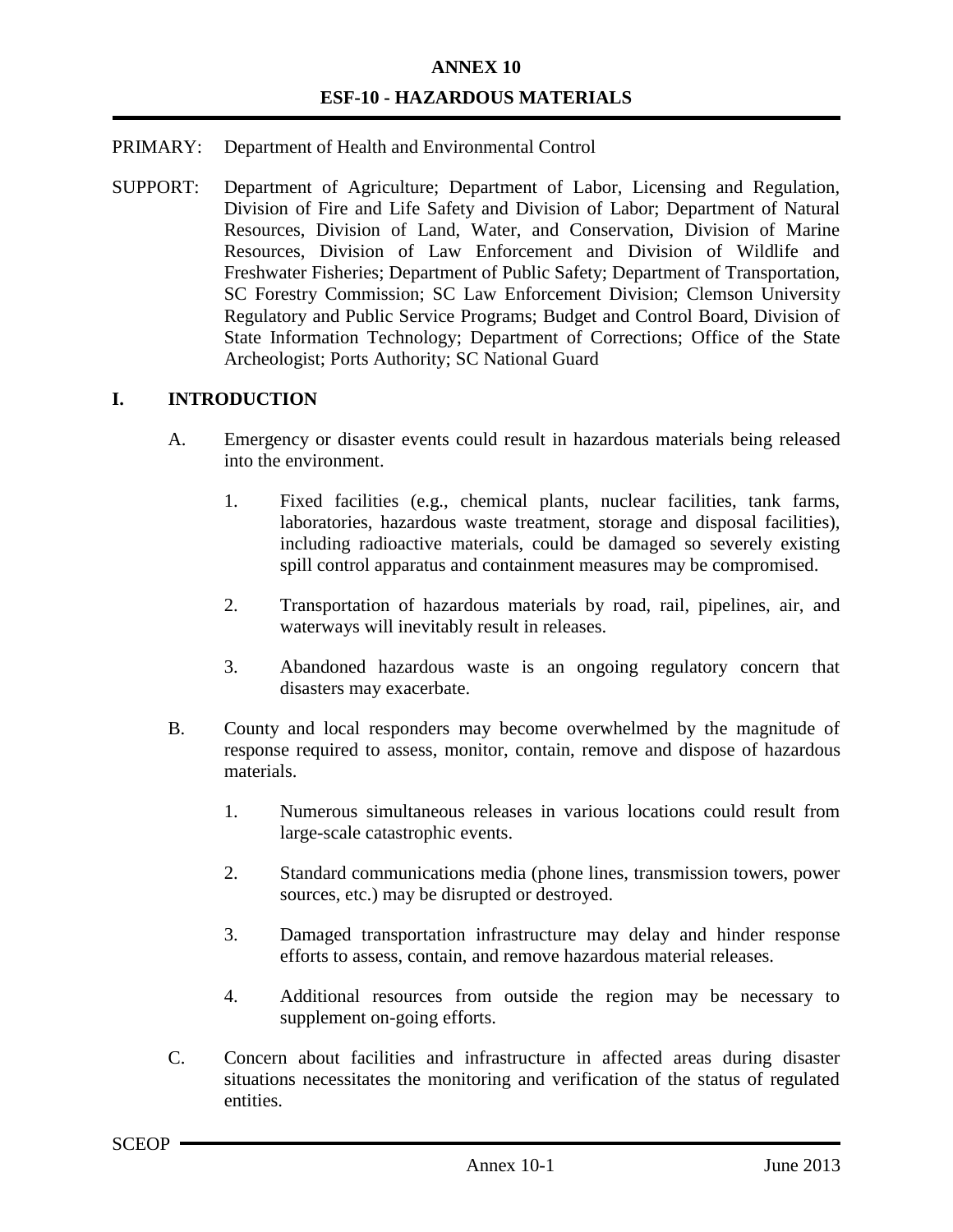- D. It is likely there will be several releases occurring simultaneously, making heavy demands on response resources. Communication and information collection through all means possible are necessary to prioritize and manage the allocation of resources into the affected areas of the State.
- E. The rapid assessment of the affected areas will enable accurate and timely requests from support agencies to deploy the assistance required.

#### **II. PURPOSE**

Coordinate with State, local, and Federal resources to minimize the adverse effects on the population and the environment resulting from the release of, or exposure to, hazardous materials.

## **III. CONCEPT OF OPERATIONS**

- A. The Department of Health and Environmental Control (DHEC), Division of Waste Assessment and Emergency Response is the Lead Agency for the coordination of ESF-10 administrative, management, planning, preparedness, mitigation, response and recovery activities to include developing, coordinating, and maintaining the ESF-10 SOP which detail both radiological and nonradiological responsibilities.
- B. ESF-10 supporting agencies will assist the Department of Health and Environmental Control, Division of Waste Assessment and Emergency Response in the planning and execution of the above.
- C. ESF-10 will coordinate with all supporting and other appropriate departments/agencies and Federal organizations to ensure operational readiness in time of emergency.
- D. State program assistance under this function will include the application of available personnel, equipment, and technical expertise necessary to contain, counteract, and supervise cleanup of hazardous materials.
- E. ESF-10 response consists of two components:
	- 1. Non-Radiological or Chemical refers to non-radioactive hazardous substances or materials in a quantity or form that poses a risk to health and safety.
	- 2. Radiological refers to radioactive hazardous substances or materials in a quantity or form that poses a risk to health and safety.
- F. ESF10 will
	- 1. Coordinate, integrate, and manage the overall State effort to detect, identify, contain, clean up, dispose of, or minimize releases of oil or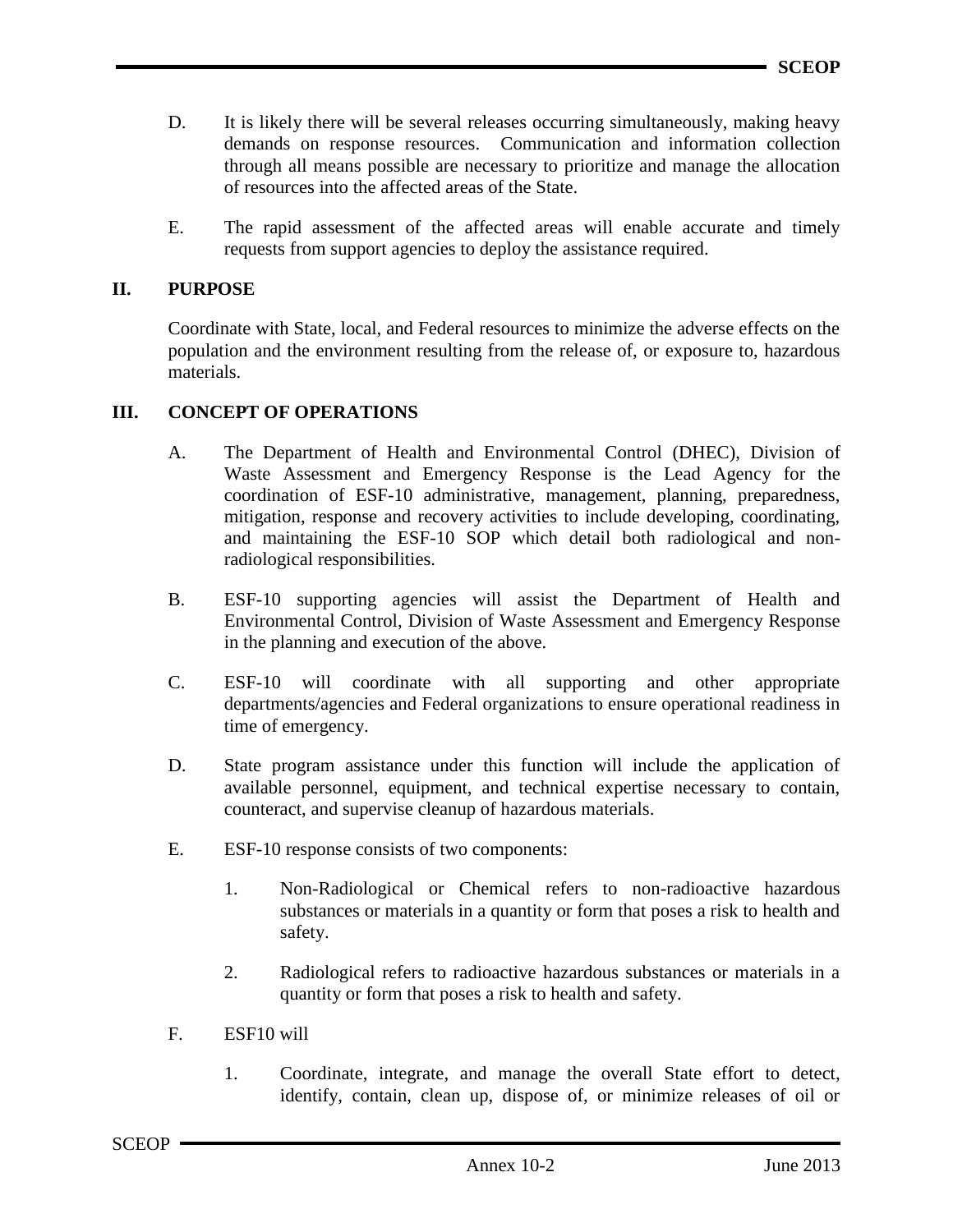hazardous substances and minimize the threat of potential releases.

- 2. In the case of a radiological incident, assist the private organization, utility, local agency or Federal agency in coordinating the disposal of contaminated food crops, water supply, feed, and animal products.
- 3. In the case of a radiological incident, provide technical assistance and resources necessary to evaluate and assess the consequences of an incident and to provide protective action guidelines to State and local authorities.
- G. Radiological Emergencies.
	- 1. In the event of a radiological emergency, plans and procedures that detail emergency response activities are addressed in the following publications:
		- South Carolina Operational Radiological Emergency Response Plan (SCORERP)
		- South Carolina Technical Radiological Emergency Response Plan (SCTRERP),
		- Spent Nuclear Fuel Emergency Action Plan (SNF EAP)
		- H. B. Robinson Transportation Plan
		- Naval Nuclear Propulsion Training Unit Memorandum of Understanding (NPTU MOU)
		- Westinghouse Commercial Nuclear Fuel Division Emergency Response Plan
	- 2. When a discharge or release involves radioactive material, the State response will be consistent with the SCORERP, SCTRERP, and SC Code of Regulations 61-63 (Supp. 1996).
	- 3. SCDHEC has standard operating procedures for fixed nuclear facilities, transportation of spent fuel, and Waste Isolation Pilot Project (WIPP) shipments.
- H. Chemical Emergencies.
	- 1. In the event of a chemical emergency, plans and procedures that detail emergency response activities are addressed in the following publications: South Carolina Oil Spill Contingency Plan, National Contingency Plan, South Carolina Oil and Gas Act, Clean Water Act, Pollution Control Act
	- 2. SCDHEC Waste Assessment and Emergency Response Division has standard operating procedures for response to chemical spills and releases.
- I. In coordination with and in support of the Counties, ESF-10 will assess the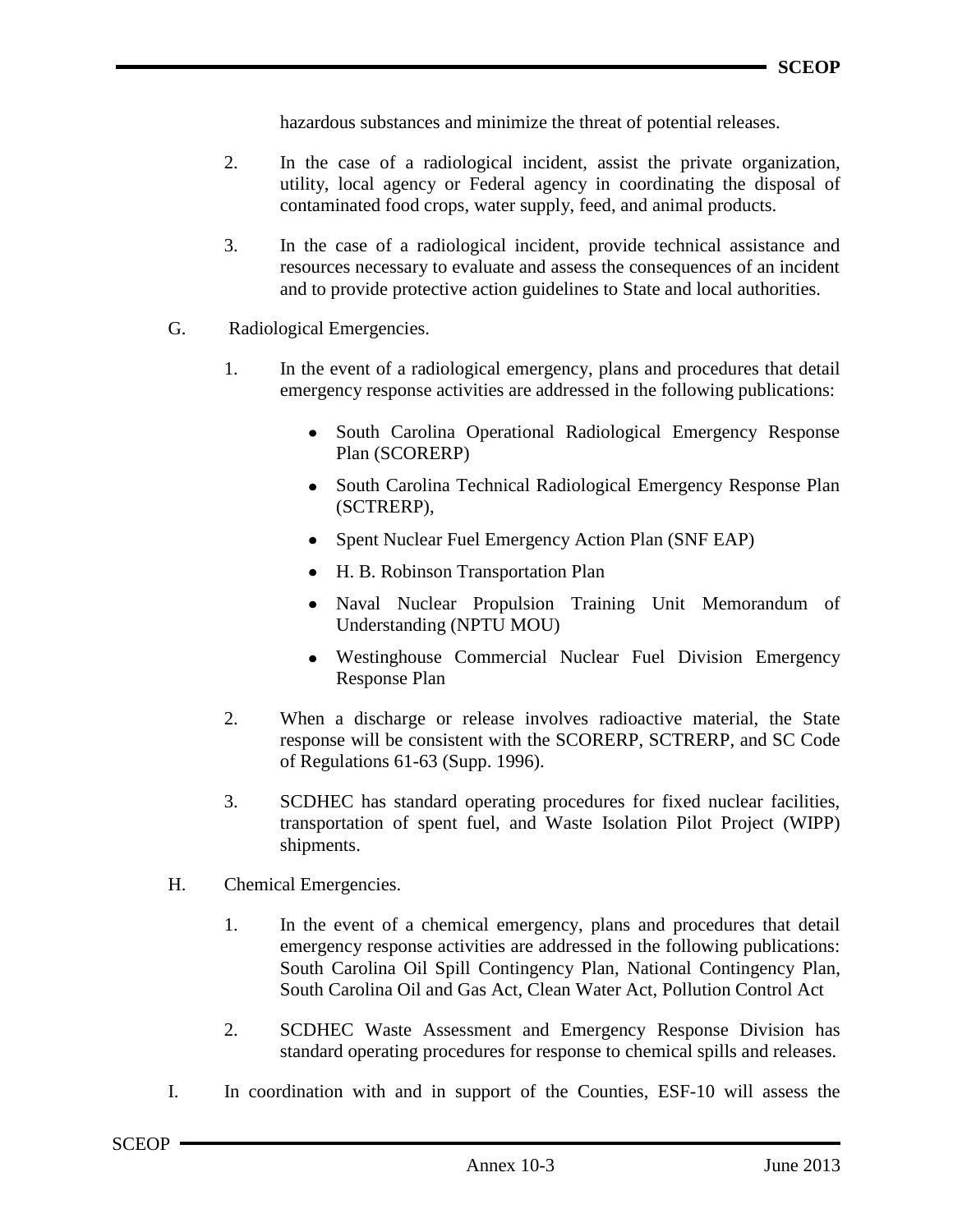situation (both pre- and post-event), and in coordination with local Emergency Management officials, develop strategies to respond to the emergency.

- J. Local governments.
	- 1. Local governments are responsible for the protection and well being of their citizens. However, owners and shippers are responsible for subsequent cleanup and containment.
	- 2. Local governments, through the designated response agencies, will:
		- a. Respond to hazardous material incidents of all types and sizes.
		- b. Make initial assessments of the severity/magnitude of the situation.
		- c. Take appropriate first responder protection measures to prevent or minimize injuries and property damage.
- K. Terrorism or Weapons of Mass Destruction (WMD) Events.
	- 1. The SC Law Enforcement Division (SLED) is the lead State agency for crisis management for incidents regarding suspected or confirmed Terrorism or Weapons of Mass Destruction (WMD).
	- 2. South Carolina Emergency Management Division (SCEMD) is lead State agency for consequence management.
	- 3. ESF-10 will act in a support capacity
	- 4. See Appendix 8 (SC Terrorism Incident Plan) of the SC EOP.
- L. ESF-10 will coordinate with Federal ESF-10 agencies to obtain Federal assistance as required.

## **IV. ESF ACTIONS**

The emergency operations necessary for the performance of both radiological and nonradiological components of this function include but are not limited to:

- A. Preparedness
	- 1. Prepare an inventory of existing threats using Superfund Amendments and Re-Authorization Act (SARA) Title III, Tier II information.
	- 2. Plan for response to hazardous materials incidents.
	- 3. Develop plans for communications, warning, and public information.
	- 4. Develop procedures for identification, control, and clean-up of hazardous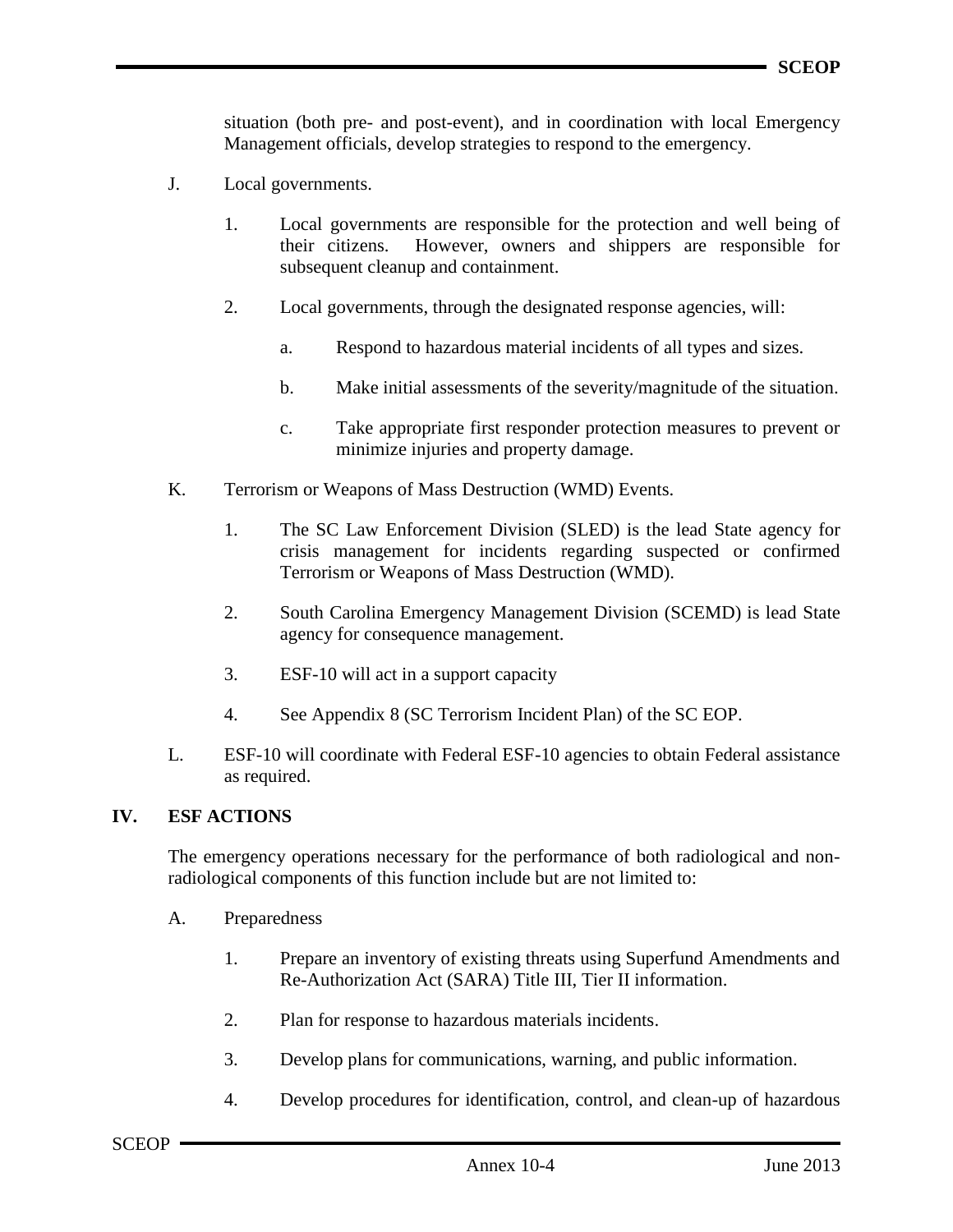materials.

- 5. Provide, obtain, or recommend training for response personnel using courses made available by FEMA, Department of Homeland Security (DHS), Department of Energy (DOE), Nuclear Regulatory Commission (NRC), SCEMD, DHEC, the South Carolina Fire Academy (SCFA), U.S. Environmental Protection Agency (USEPA) and manufacturers and transporters of hazardous materials, as well as training based on Occupational Safety & Health Administration (OSHA) requirements for each duty position.
- 6. Maintain a listing of private contractors capable of performing emergency and/or remedial actions associated with a hazardous materials incident.
- 7. Maintain an inventory of State assets capable of responding to a hazardous materials incident.
- 8. Develop plans and/or mutual aid agreements regarding hazardous materials incidents with local agencies, other state agencies, contiguous states, federal agencies, and private organizations as required.
- 9. Collect and utilize licensing, permitting, monitoring, and/or transportation information from the appropriate local, State, or Federal agencies and/or private organizations to facilitate emergency response.
- 10. Participate in State exercises and conduct, at least annually, an ESF-10 exercise to validate this Annex and supporting SOPs.
- 11. Ensure ESF-10 personnel are trained on the principles of the National Incident Management System (NIMS) and Incident Command and integrate those principles into ESF-10 planning and response operations.
- 12. Ensure procedures are in place to document costs for any potential reimbursement.
- 13. Support the Emergency Management Assistance Compact (EMAC) by ensuring ESF-10 personnel are trained on EMAC responsibilities, preidentifying assets, needs and resources that may be allocated to support other states, pre-scripting anticipated needs on specific EMAC messages, and maintaining related information in WebEOC.
- 14. Provide an ESF-10 representative to the Recovery Task Force.
- B. Response
	- 1. Coordinate, with the Incident Command, all hazardous substance response-specific efforts and provide information to the SEOC for coordination of all other State efforts.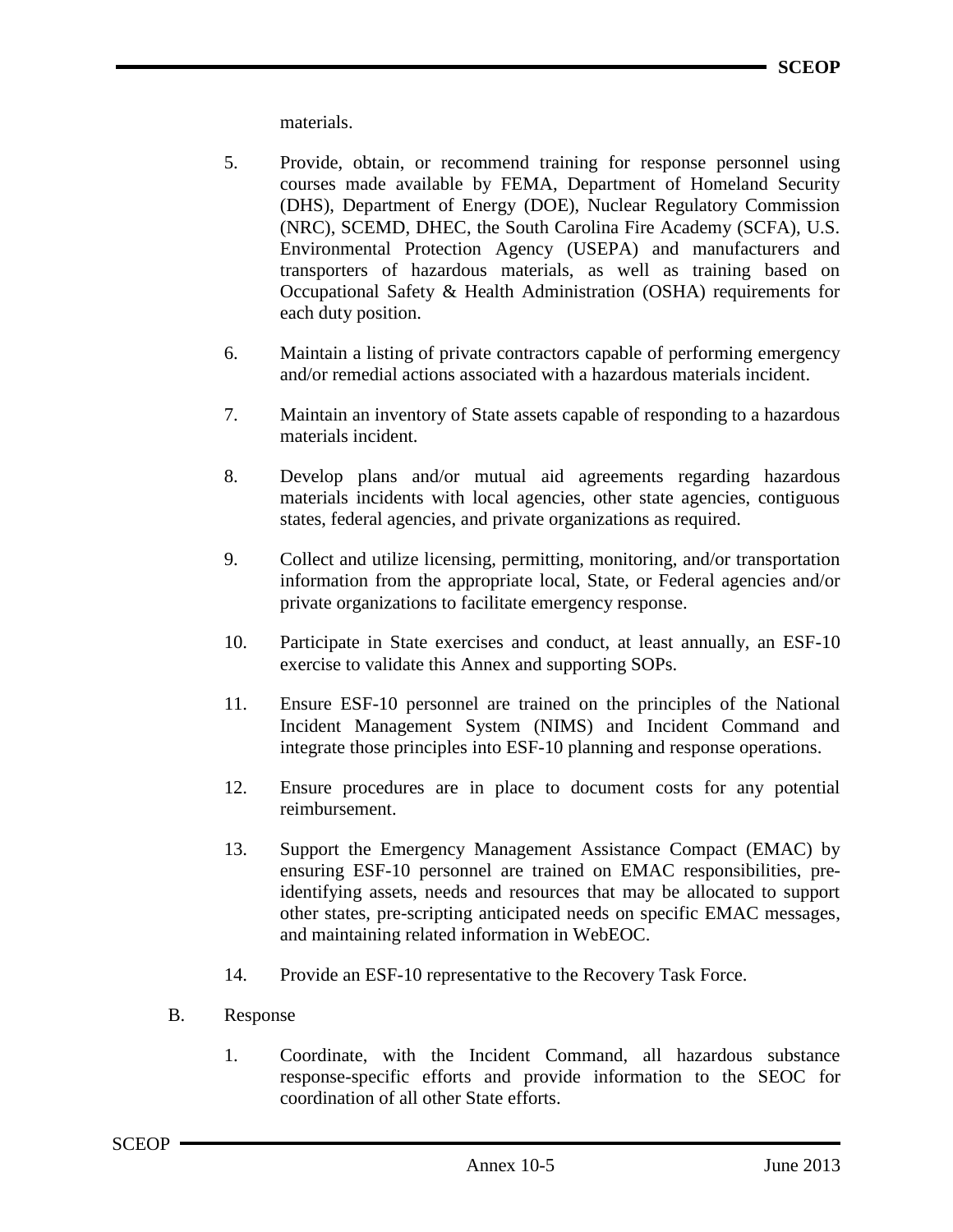- 2. Provide 24-hour response capability to an incident scene as necessary.
- 3. Assess the situation to include:
	- The nature, amount and location of real or potential releases of hazardous materials
	- Pathways to human and environmental exposure
	- Probable direction and time of travel of the materials
	- Potential impact on human health, welfare, safety, and the environment
	- Types, availability, and location of response resources
	- Technical support, and cleanup services
	- Priorities for protecting human health, welfare and the  $\bullet$ environment
- 4. After reviewing reports, gathering and analyzing information and consulting with appropriate agencies, determine and provide, as available, the necessary level of assistance.
- 5. Provide Protective Action Recommendations (PAR), as the incident requires.
- 6. Provide for monitoring to determine the extent of the contaminated area(s) and consult with appropriate support agencies to provide access and egress control to contaminated areas
- 7. Decontamination.
	- a. Consult with appropriate local, State, or Federal agencies and/or private organizations with regard to the need for decontamination.
	- b. Assist in coordinating with and provide technical assistance to ESF-8 regarding decontamination of injured or deceased personnel.
	- c. Assist in coordinating decontamination activities with appropriate local, State, and Federal agencies.
	- d. Provide technical assistance and guidance to decontamination activities for the protection of human health and the environment.
- 8. Coordinate with appropriate local, State, and Federal agencies to ensure the proper disposal of wastes associated with hazardous materials incidents; and assist in monitoring or tracking such shipments to appropriate disposal facilities.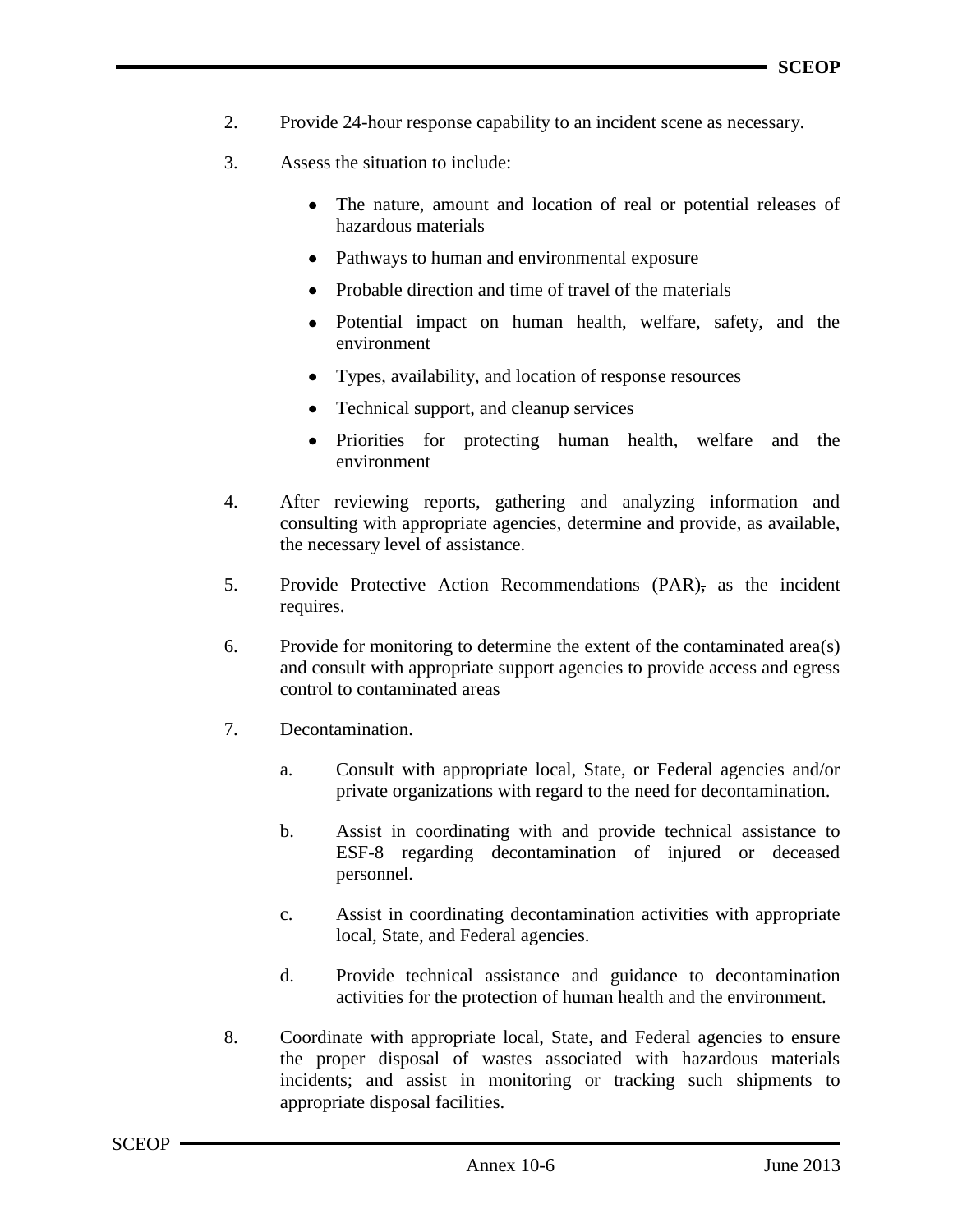- 9. Coordinate with ESF-1 (Transportation) for the use of air assets, and technical advice and assistance on regulated railroad lines.
- 10. Coordinate with ESF-3 (Public Works and Engineering) for technical assistance on water, wastewater, solid waste, and disposal.
- 11. Coordinate with ESF-12 (Energy) for technical advice and assistance on intrastate and interstate pipelines.
- 12. Coordinate with ESF-19 (Military Support) for use of National Guard assets.
- 13. Coordinate with SEOC Logistics for the location and use of staging areas for the deployment of personnel, assets, and materials into the affected zones.
- 14. Identify and provide a Liaison Officer if required, for each EMAC request to facilitate arrival and onward movement of EMAC support at appropriate EMAC Mobilization Units and staging areas.
- C. Recovery
	- 1. Terminate operations when the Response Phase is over and when the area has been stabilized by responsible personnel. DHEC will track continued or needed remediation as necessary.
	- 2. Request and maintain documented records of all expenditures of funds and physical resources of the various governmental department/agencies involved.
	- 3. Anticipate and plan for arrival of, and coordinate with Federal personnel in the SEOC and the Joint Field Office (JFO).
	- 4. Support long-term recovery priorities as identified by the Long-Term Recovery Committee and Recovery Task Force.
- D. Mitigation
	- 1. Support and plan for mitigation measures including monitoring and updating mitigation actions in the State Hazard Mitigation Plan.
	- 2. Review, evaluate and comment on proposed State Hazard Mitigation Plan amendments, upon initiation and within review period.
	- 3. Support requests and directives from the Governor and/or FEMA concerning mitigation and/or re-development activities.
	- 4. Document matters that may be needed for inclusion in agency or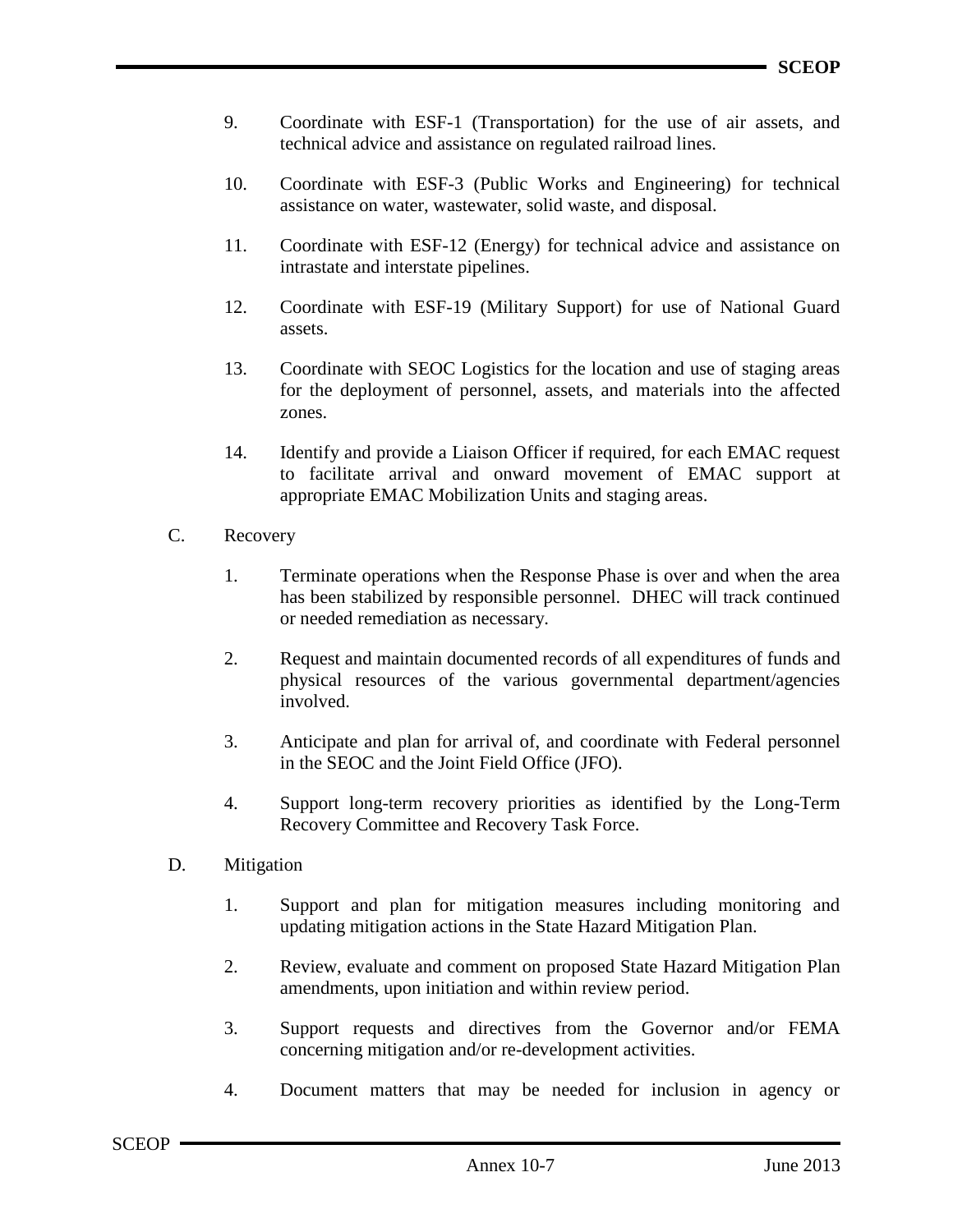State/Federal briefings, situation reports and action plans.

### **V. RESPONSIBILITIES**

- A. General.
	- 1. ESF-10 primary and support agencies will maintain contact with and prepare to conduct operations in support of ESF-10 during periods of activation
	- 2. ESF-10 personnel will be familiar with the National Response Framework (NRF) and the corresponding annex with Federal counterpart concepts, actions and responsibilities. This familiarization will include but not be limited to the structure, organization, functions and responsibilities of the Incident Management Assistance Teams (IMAT) and the Joint Field Office (JFO).
- B. Department of Health and Environmental Control
	- 1. Notify all ESF-10 supporting agencies on activation.
	- 2. Provide technical assistance in identifying areas that may contain hazardous materials.
	- 3. Review files submitted to DHEC regarding presence of chemicals covered under the Emergency Planning and Community Right to Know Act (EPCRA) Tier II program (computer accessible).
	- 4. Utilize contact and inventory information submitted in compliance with Title III of the Superfund Amendments and Re-authorization Act, as well as GIS data layers compiled by the Department of Health and Environmental Control, to evaluate potential releases and monitor areas of concern.
	- 5. Provide and/or coordinate technical assistance on hazards associated with chemicals known to be present in the disaster area. These activities include decontamination and long-term remediation.
	- 6. Provide technical assistance on hazardous material recognition and identification.
	- 7. Provide laboratory assistance to include analyzing and identifying contaminants, pesticides, and other toxic materials in soils, vegetation, and water.
	- 8. Coordinate responsible party responses or the use of Federal/State contractors to control and contain a hazardous material release to protect public health and/or the environment.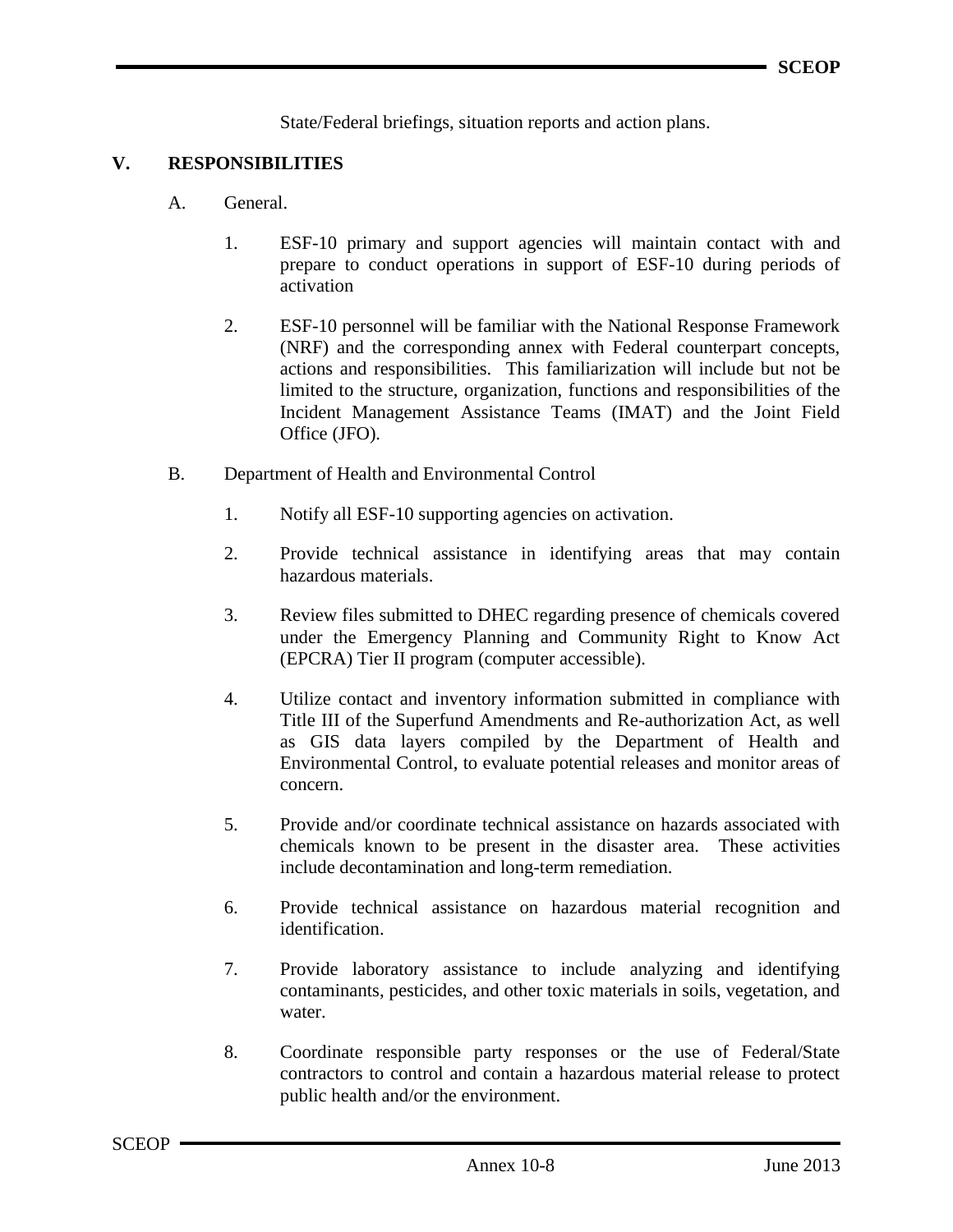- 9. Maintain a contingency plan for spills and releases of oil and hazardous substances that will coordinate and establish necessary standard operating procedures for DHEC response work.
- 10. Provide expertise on environmental effects of oil discharges, or releases of hazardous substances, pollutants, or contaminants and environmental pollution control techniques.
- 11. Develop and coordinate the South Carolina Technical Radiological Response Plan.
- C. Department of Agriculture
	- 1. Provide collection, sampling, and laboratory analysis assistance. SCDOA maintains equipment/instrumentation and supplies necessary to perform chemical analyses on a variety of samples that may be associated with hazardous materials releases.
	- 2. Provide technical assistance to include securing representative samples of materials suspected of chemical contamination.
	- 3. Provide laboratory assistance to include analyzing and identifying contaminants such as pesticides and certain other toxic materials in soils, vegetation, and to some extent, in water.
		- a. Chemical assistance provided includes identification of chemical, macroscopic, and microscopic analyses of food and feed products to determine quality and/or safety (excludes microbiologic analyses).
		- b. Field laboratory equipment includes grain probes, sample containers, for sampling collection and some chemical analysis.
- D. Department of Labor, Licensing and Regulation
	- 1. Division of Fire and Life Safety
		- a. Act as a liaison, when needed, between local fire departments and the DHEC On-Scene Coordinator during hazardous materials incidents.
		- b. Provide assistance under the Firefighter Mobilization Act to support ESF-10 operations.
		- c. Assist in coordination in collecting and securing containers of Liquefied Petroleum Gas (LPG).
	- 2. Division of Labor. Provide consultation on health and safety issues.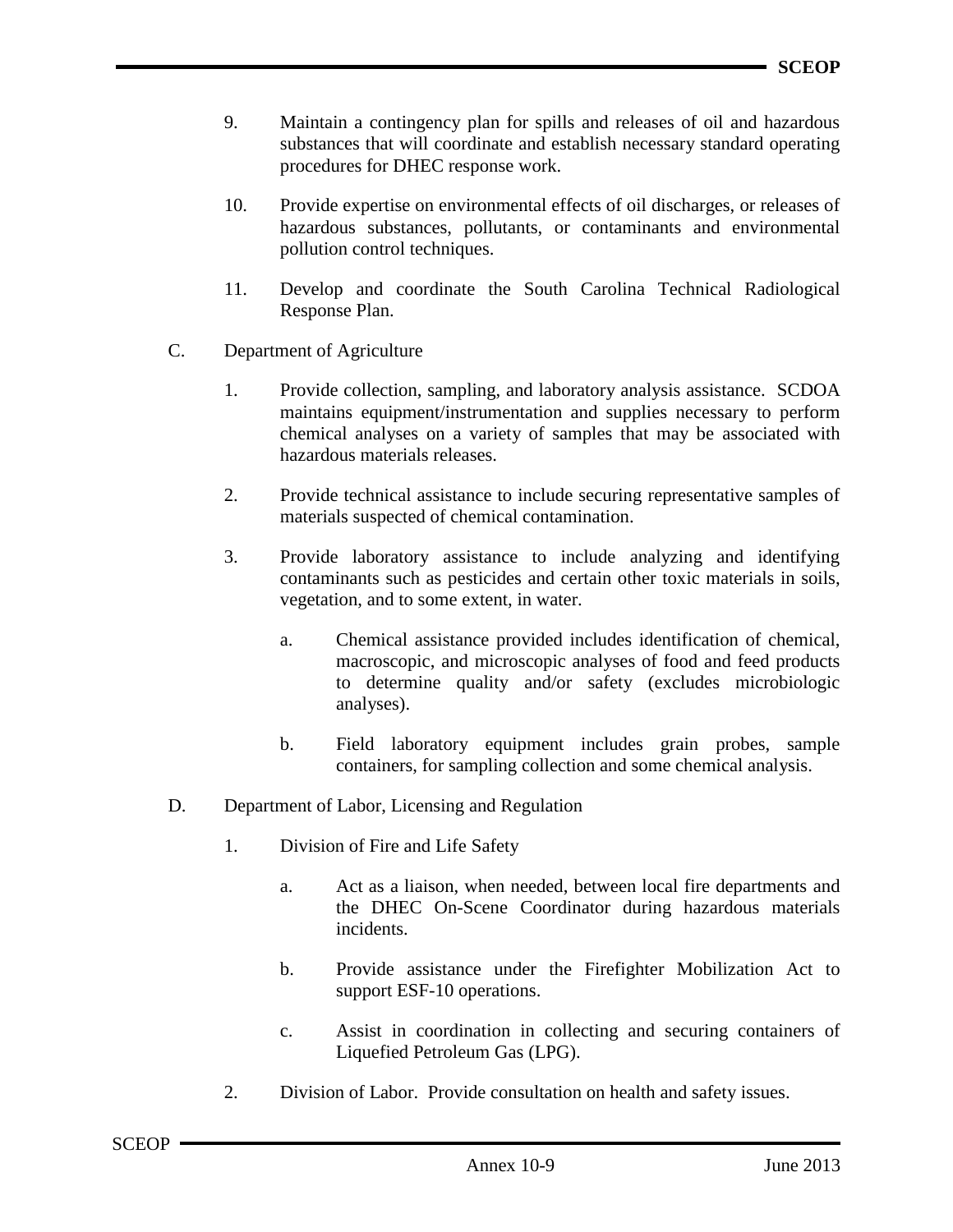- E. Department of Natural Resources
	- 1. Law Enforcement Division. Provide support for communications, waterrelated evacuation, personnel, security, all-terrain vehicles, and watercraft.
	- 2. Land & Water Conservation, Marine and Wildlife & Freshwater Fisheries Divisions. Provide scientific and technical advice and assistance regarding natural resources or other wildlife and fisheries issues.
- F. Department of Public Safety. Assist with communications support, security, transportation and provide traffic control.
- G. Department of Transportation.
	- 1. Provide traffic control devices, heavy equipment, supplies, and personnel to facilitate access to hazardous material site. Support includes materials such as sand, gravel, and etc. to help mitigate a release.
	- 2. These support actions will be limited to the Occupational Safety and Health Administration (OSHA) training of the involved personnel.
- H. SC Forestry Commission. Provide heavy equipment and aircraft support.
- I. SC Law Enforcement Division
	- 1. Provide aviation support for surveillance and transportation of essential personnel.
	- 2. Provide fixed and mobile non-EPA laboratory services for environmental samples.
- J. Clemson University Regulatory and Public Service Programs
	- 1. Provide laboratory services and analysis.
	- 2. Provide an agrichemical database to include locations, type, and quantity.
- K. Budget and Control Board, Division of State Information Technology
	- 1. Assist ESF-10 with communications related issues and resolutions in support of ESF-10 operations during periods of activation.
	- 2. Provide radios and communications equipment.
- L. Department of Corrections. Provide correctional facility work crews for nonhazardous cleanup operations.
- M. Office of the State Archeologist. Provide technical support in locating and assessing hazardous material damage to inland and offshore archeological sites.